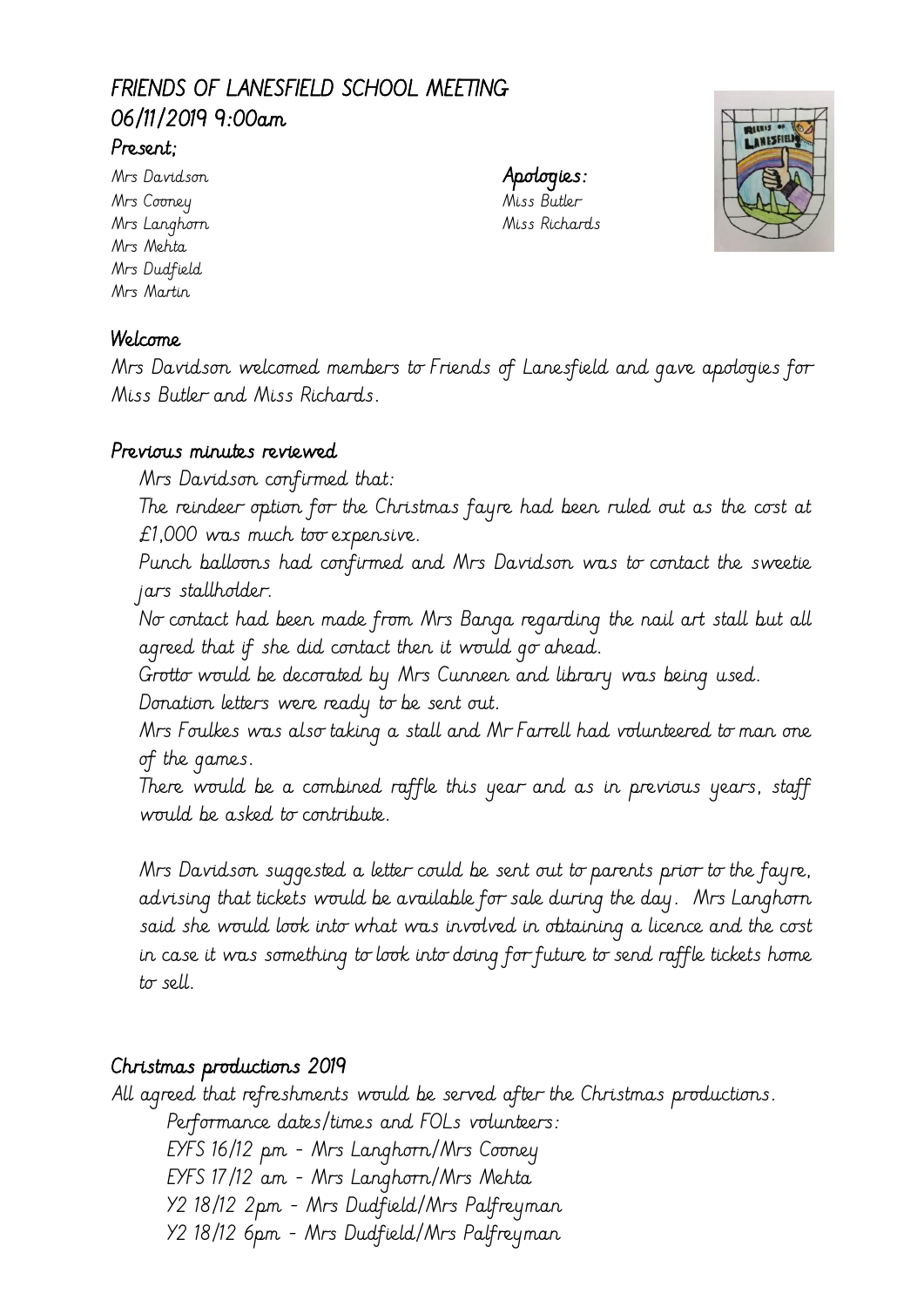## Stalls Confirmed and Agreed

Hot Food (School to order - KH) Cake Stall (Donations from KS2) Crisps, Pop, Sweets & Ask supermarkets for donations (or cash and carry) Hot Chocolate/Forest School - SD to confirm with Mrs Abley Mendi - Mrs Cooney and Mrs Sharma Glitter Tattoos Jars - prize every time (donations form EYFS/KS1) Bottles - prize every time (Donations form non uniform day) Grotto - Need to confirm Santa Name the Teddy Guess the number of sweets in jar Mystery bags - Agreement that plain would be used and not necessarily Christmas themed ones Feed the Santa Game - Mr Farrell to look after - agreed to use lollipops as instant prizes rather than ticket system used last year Wheel of Fortune Splatter Pud Panning for Gold - using chocolate coins in sand Friends of Lanesfield stall - will include sweetie cones, hot chocolate cones, reindeer food and teddies donated by KH mom.

### Other Actions:

Mrs Davidson to compile full list of everything needed to be ordered prior to Fayre date.

FOL to wrap and label presents and make items needed in next FOL meeting on 4th December.

Plan of location of stalls presented by Mrs Davidson, reviewed by all.

Mrs Davidson to speak to Mr Richmond about Santa role.

Advertising by social media to be completed by Mrs Davidson and Mrs Martin.

Mrs Palfreyman to make banners.

New display board in the hall for Friends of Lanesfield to display what they were doing. Mrs Davidson's first suggestion was to put up a thermometer for the target they had set to raise this year. All agreed.